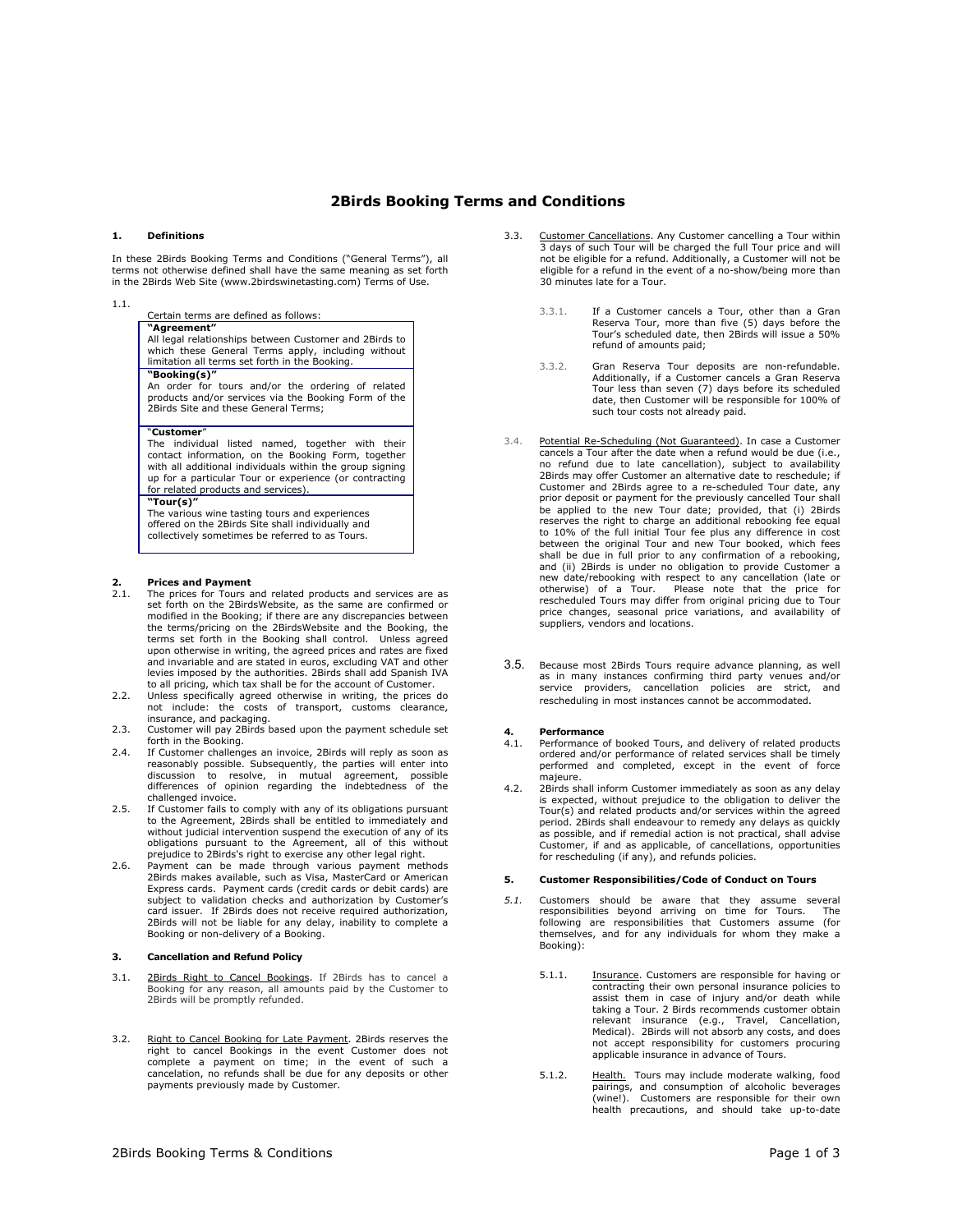health advice before any Tour or consuming any wine/product.

- 5.1.2.1. Customers are responsible for communicating any food allergies, and any physical or other applicable limitations to 2Birds prior to taking any Tour.
- 5.1.2.2. Customers are solely responsible for their medical issues, including storage and use of medicines during any Tours.
- 5.2. Behaviour/Personal Items. 2Birds often provides Tours at third party venues, some of which are not generally open to the public. Accordingly, Customers are "guests" and should act and treat property with the respect and decorum as would be customarily expected as a guest on a private estate/property. 2Birds reserves the right to stop Tours and require Customers to leave for inappropriate behavior at any private venue. Additionally, Customers are responsible for looking after their personal belongings during Tours (including during arranged transportation).

## **6. Intellectual Property Rights**

6.1. 2Birds shall own all rights, title, and interests, including, without limitation, all intellectual property rights in and to elements on its 2Birds Site, marketing materials, custom elements/materials/products created any products ordered through Bookings or otherwise, as well in<br>any other results of proceeds of the services performed relating<br>to Tours ("2Birds Materials"). For avoidance of doubt, Customer<br>shall not obtain any interest reserved exclusively by 2Birds.

# **7. Confidentiality**<br> **7.1** For the purpos

For the purposes of the Agreement and/or the Booking, **"Confidential Information**" means all information of a<br>confidential nature disclosed (whether in writing, verbally or by<br>any other means and whether directly or indirectly) by one<br>party (the "**Disclosing Party**") to the o "**Receiving Party**") whether before or after the date of the Agreement and/or the Booking. For the avoidance of doubt, "Confidential Information" shall include:

7.1.1. the terms of the Booking;<br>7.1.2. all information whether

- all information whether of a technical nature or otherwise relating in any manner to the business or affairs of the Disclosing Party as may be communicated to the Receiving Party pursuant to
- the Agreement and/or the Booking; and 7.1.3. all know-how, techniques, ideas, principles and concepts which underlie any element of any of 2Birds's products and services, and which may be apparent by Customer's use, testing or examination of them.
- 7.2. During the term of the Agreement and/or the Booking and a period of three (3) years after termination of the Agreement each party shall:
	- 7.2.1. keep the Confidential Information confidential;<br>7.2.2. not disclose the Confidential Information to
	- 7.2.2. not disclose the Confidential Information to any other Third Party other than with the prior written consent of the Disclosing Party, or in accordance
	- with section 7.3 below; and<br>
	7.2.3. not use the Confidential Information for any<br>
	purpose other than the performance of its<br>
	obligations under the Agreement and/or the Booking.
- 7.3. Neither Party will disclose the Confidential Information, either partly or completely, to any Third Party (including but not limited to affiliated companies, customers, auditors) other than those employees, advisors or consultants of that Party to the extent necessary for the purpose of implementing the Agreement and/or the Booking. Each Party shall procure compliance with the provisions of this section by such persons and accepts full responsibility for any breach of the provisions of the Agreement and/or the Booking committed by any such person.
- 7.4. The obligations contained in sections 7.2 and 7.3 above shall not apply to any Confidential Information which:<br> $7.41$  is in the public domain, or which becomes
	- 7.4.1. is in the public domain, or which becomes generally available to Third Parties by publication or through
	- no fault of the Receiving Party;<br>7.4.2. the Receiving Party is able to show to the<br>reasonable satisfaction of the Disclosing Party was lawfully in its possession prior to such disclosure and was not acquired directly or indirectly from the Disclosing Party;
- 7.4.3. is lawfully obtained by the Receiving Party from any third party not similarly bound by such confidentiality obligations; or 7.4.4. is required to be disclosed by law or by any
- regulatory or governmental authority. In this event, the Receiving Party shall notify the Disclosing Party as promptly as practicable, and if possible prior to making any disclosure, and shall use its reasonable endeavours to seek confidential treatment of such information.
- 7.5. The parties accept that any breach of this section 7 by the Receiving Party could cause injury to the Disclosing Party and that in the event of such a breach, monetary damages would not necessarily be an adequate remedy. Accordingly, in the event of such a breach or threatened breach by the Receiving Party, the Disclosing Party shall be entitled to apply for injunctive relief in any court of competent jurisdiction, without prejudice to the other remedies available to the Disclosing Party for such breach or threatened breach.

# **8. Liability**

- 8.1. Customer agrees and confirms that the limitations on liability and damages detailed in the 2Birds Site Terms of Use shall
- equally apply to any Booking. 8.2. For avoidance of doubt, in no event shall either party be liable for lost profits, costs of procurement of substitute products or services or for any special, consequential, incidental, punitive or indirect damages arising out of the Agreement, whether under theory of contract, tort or otherwise, regardless of whether or not such applicable party has been advised of the
- possibility of such damages. 8.3. Additionally, for avoidance of doubt, in no event shall 2Birds' aggregate liability to Customer arising out of or related to the Agreement exceed the greater of the amount paid by Customer to 2Birds during the six (6) month period prior to the cause of action or One Hundred Euros.
- 8.4. The limitations set forth in this section (i) shall apply to the maximum extent permitted by applicable law, (ii) shall apply even if an exclusive or limited remedy stated herein fails of its essential purpose and (iii) are an essential element of the basis of the bargain between the parties.

#### **9. Waiver and Release; Representations Regarding Provision of Personal Information**

- 9.1. Customer acknowledges that not all risks can be eliminated without jeopardizing the essential qualities of the experiene/Tour, and that participation in Tours is purely voluntary. Accordingly, Customer (including for avoidance of doubt, all group members taking a tour), on behalf of himself/herself, agrees to (i) accept and assume all of the risks existing in this activity/Tour ; (ii) release, forever discharge, and waive any and all claims, demands, or causes of action, which may arise from or in any way be connected with participation in the Tour, including any such claims which allege negligent acts or omissions of 2Birds; and (iii) assume the risk of any medical or physical condition Customer may have. The<br>foregoing waiver and release, for avoidance of doubt, regarding<br>2Birds shall (i) include all 2Birds agents, owners, officers,<br>volunteers, participants, employees,
- 9.2. To place a Booking Customer may be asked to supply certain information relevant to their order including, without limitation, their name, email, phone number, credit card number, expiration date of their credit card, billing address, and shipping information. Customer represents that (i) Customer<br>has the legal right to use any credit or debit card(s) or other<br>payment method(s) in connection with any Booking, and that<br>(ii) the information Customer supplies and complete. By submitting such information, Customer grants 2Birds the right to provide the information to payment processing third parties for purposes of facilitating the completion of their Booking.

#### **10. Force majeure**

10.1. Neither party will be responsible for any failure or delay in its performance under this Agreement due to causes beyond its reasonable control, including, but not limited to, labor disputes, strikes, lockouts, lockdowns (pandemic or otherwise), internet or telecommunications failures, shortages of or inability to